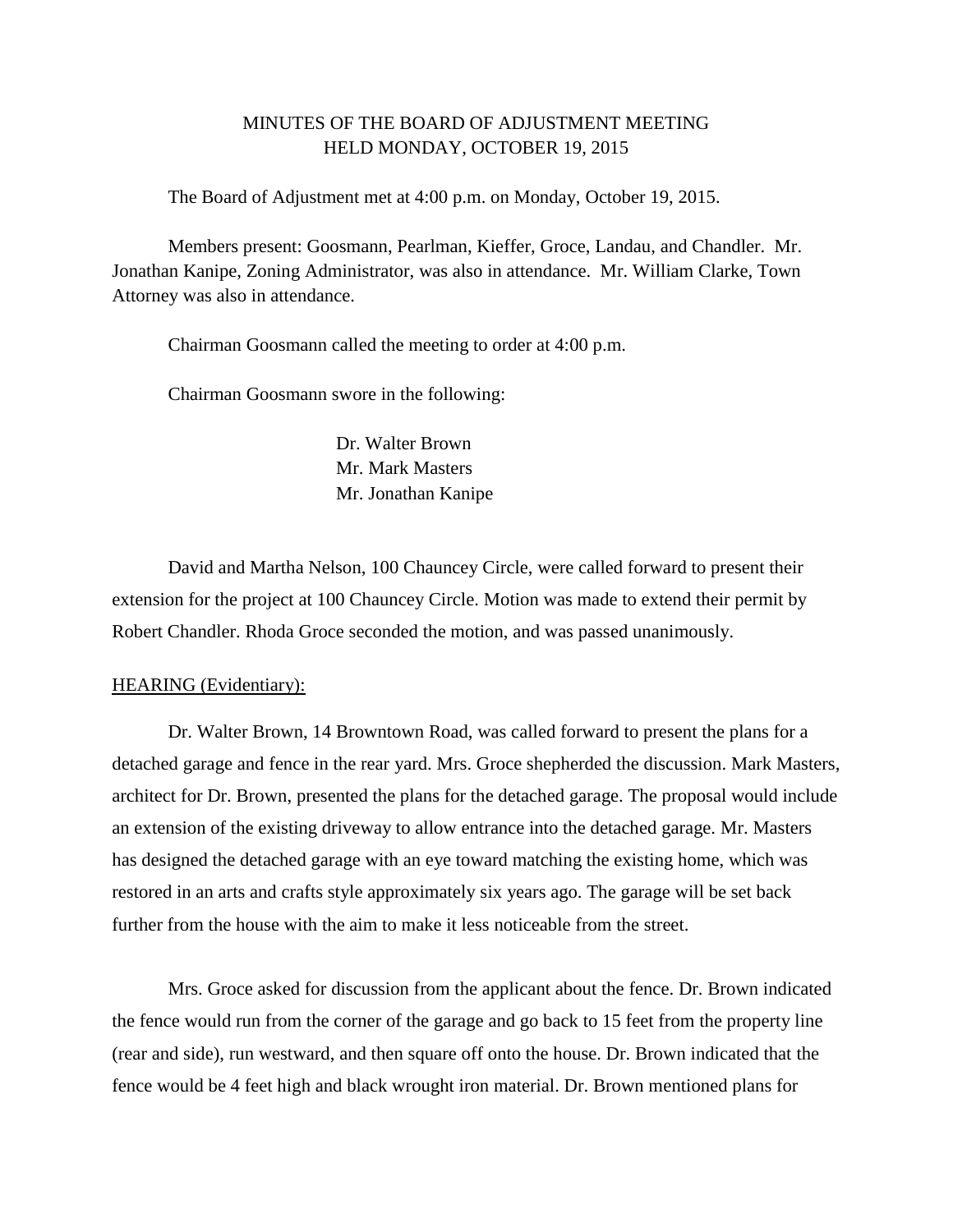additional landscaping in the Eastern boundary of the property to hide the fence line. Dr. Brown did make mention of the possibility of up to three (3) gates along the fence and would maintain the same style. Dr. Landau stated that it was clearly stated in the application that the garage and the fence would be about 5 feet into the existing setback.

Mr. Pearlman asked about the hardship for the property. Dr. Brown mentioned that the main focus of the project was to improve and expand the living space within the existing footprint of the home, and allow their newly adopted, visually impaired child to reside on the main floor with the parents. Mr. Clarke asked about the size of the lot, and Dr. Brown indicated that the size was more typical of an R-2 lot. It is 0.63 acres, and his lot was zoned R-1 which requires a minimum lot size of 1 acre. If he was constructing the building within the R-2 district, the garage and fence would be within the side yard setbacks, and the fence would be only 5 feet within the setback.

Mr. Clarke also asked whether the garage size was in compliance. Dr. Brown indicated that the garage was of a standard size. Mr. Kanipe verified that the garage doors, and separation of the garage doors, were all in compliance with the Ordinance requirements which allowed the doors to face the street.

Mrs. Kieffer asked about the second detached structure and if that was a required variance. Mr. Kanipe stated that the detached garage and the fence, coupled together, resulted in the applicant having more than one detached structure as allowed by the Ordinance.

Dr. Landau asked whether Dr. Brown could plant additional screening on the Northwest corner if necessary. Dr. Brown agreed and stated he had existing landscaping planted but if it did not grow well, he would plant new items.

Chairman Goosmann verified the setback dimensions within the R-1 zone and said it looks like the structure is being built parallel to the rear corner of the house and that is the most logical location for the garage. Dr. Brown said that is correct.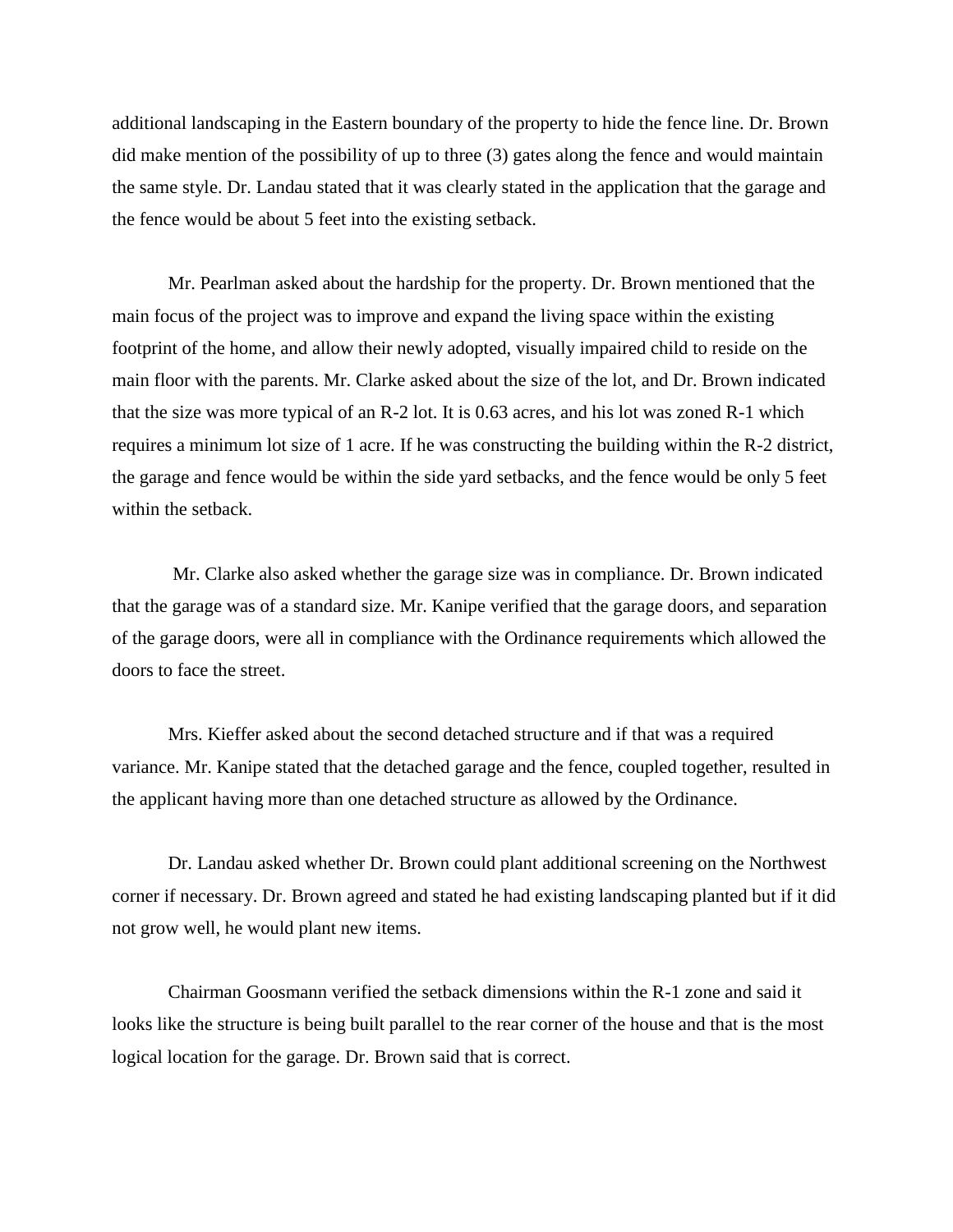Chairman Goosmann asked Mr. Clarke to verify the hardship considerations. Mr. Clarke said that the adoption of a six year old, visually impaired child was certainly a hardship related to the public health and welfare of the neighborhood.

## DELIBERATION & DETERMINATION

Mrs. Groce summarized the facts and requests for a Conditional Use Permit and Variance approval requests. Dr. Walter Brown of 14 Browntown Road is seeking a Conditional Use Permit for the following: construction of a 23'x23' detached garage, construction of a black wrought iron fence in the rear yard. Seeking Variance approval for the following: exceeding the maximum roof coverage by 70 square feet, construction of the garage within the side setback, and construction of a fence within the side and rear yard setback and exceeding the number of accessory structures. The stated hardships is the fact that he is adopting a six-year-old visually impaired child and wants to provide a safe place for him. Also, he expressed his desire to construct a bedroom on the upper level of the floor therefore by using the existing garage for expanded living space.

Mr. Clarke added to the facts that this house was constructed prior to the existing Ordinance, and that the existing house, as constructed, took up a significant portion of the available square footage area on the property. The construction of the house predated the square footage limitations. The existing house is on a small lot, approximately 0.63 acres, and the existing house took up a good portion of the lot.

Chairman Goosmann asked for a motion, and Mr. Lowell Pearlman made a motion to approve the Conditional Use Permit and Variances as requested be granted to Dr. Walter Brown of 14 Browntown Road, for a Conditional Use Permit and Variance and that the facts recited by Mrs. Rhoda Groce and her summation be accepted as findings of fact to support this grant. The Board has inspected the site and no neighboring property owner has objected.

Further, Mr. Pearlman moved that the Board find that granting this Conditional Use Permit, (a) would not materially endanger the public health or safety if located where proposed and developed according to the plans as submitted and improved, (b) met all required conditions and specifications of the Town of Biltmore Forest Zoning Ordinance, (c) would not substantially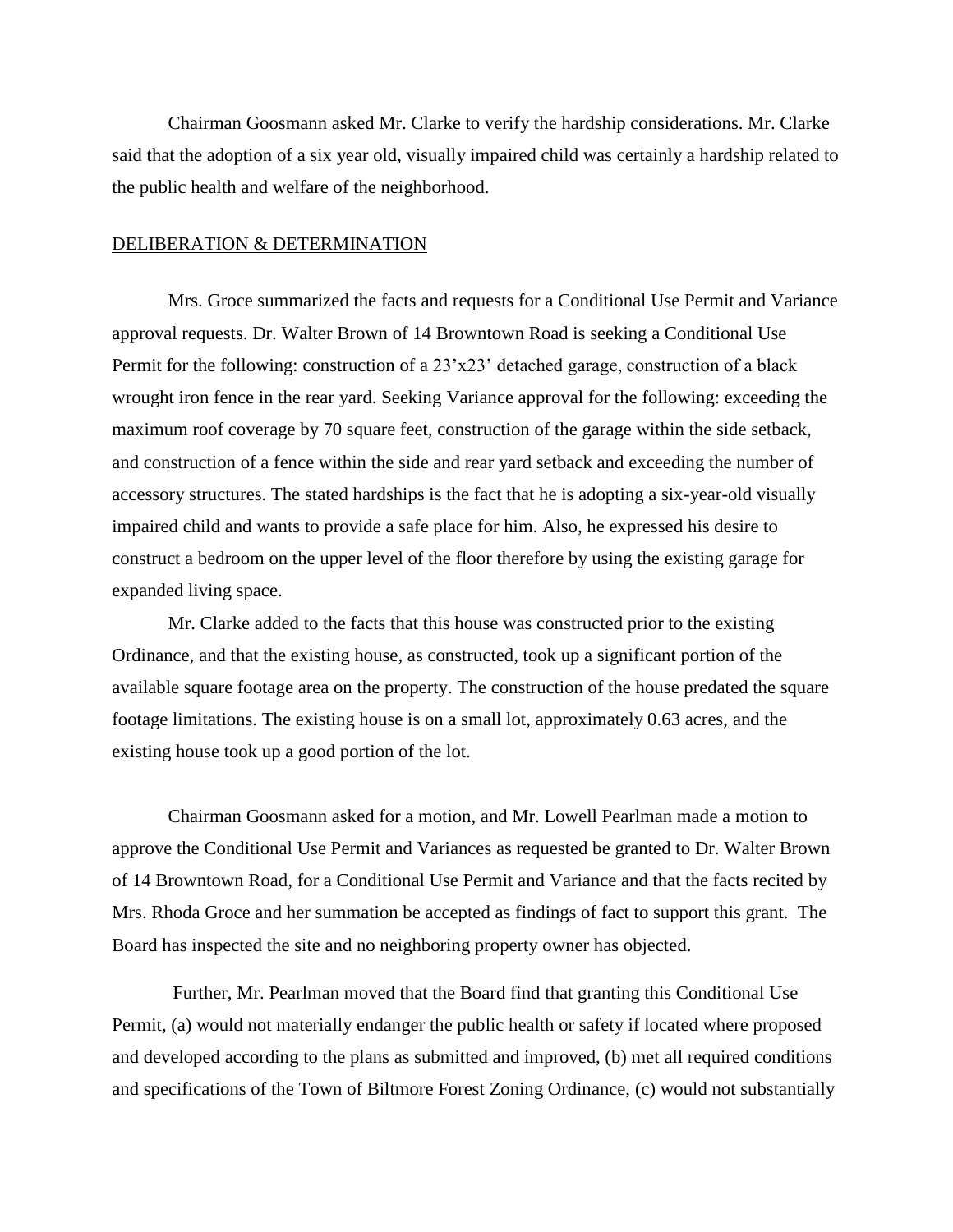injure the value of adjoining or abutting property, and (d) would be in general conformity with the plan of development of the Town of Biltmore Forest and its environs as set forth in Sections 1005.03 (2) and (3) of the above ordinance. The applicant has been informed that she is to report to the Zoning Administrator within seven (7) days of completion of the project in order that the Zoning Administrator can determine that the project has been completed in accordance with plans submitted to the Town.

Further I move to the Board that granting this Variance satisfies Further, based upon the foregoing findings, Mr. Pearlman moved that the Board find that granting this variance satisfies the applicable section of 1005.04 and paragraphs one through four, and would not be contrary to the public interest where, owing to special conditions, a literal enforcement of the provisions of this ordinance would, in this case, result in a practical difficulty or unnecessary hardship. He further moved the Board to find that the spirit of the ordinance would be observed, public safety and welfare secured and substantial justice done. The applicant has been informed that he/she is to report to the Zoning Administrator within seven (7) days of completion of the project in order that the Zoning Administrator can determine that the project has been completed in accordance with plans submitted to the Town.

The motion for a Conditional Use Permit and Variance was seconded by Dr. Landau and unanimously approved.

.

Chairman Goosmann also added that the applicant agreed to buffer around the fence as well as around the side if there were any bald spots or if any neighbors were to complain. Dr. Brown agreed. The vote was unanimously approved.

The approval of the minutes from the September 8, 2015 were discussed. Mrs. Rhoda Groce mentioned, on page 8 and 10, the name should be corrected to Mrs. Eleanor Owen. The name of Sheryl Groce was also spelled wrong on the first page and on page 17. Robert Chandler made a change to Merry Jenkins name spelling. On page 14, paragraph 4, the remark related to "horse trail" was removed. The minutes as amended were motioned for approval by Lowell Pearlman and seconded by Rhoda Groce. The minutes were approved.